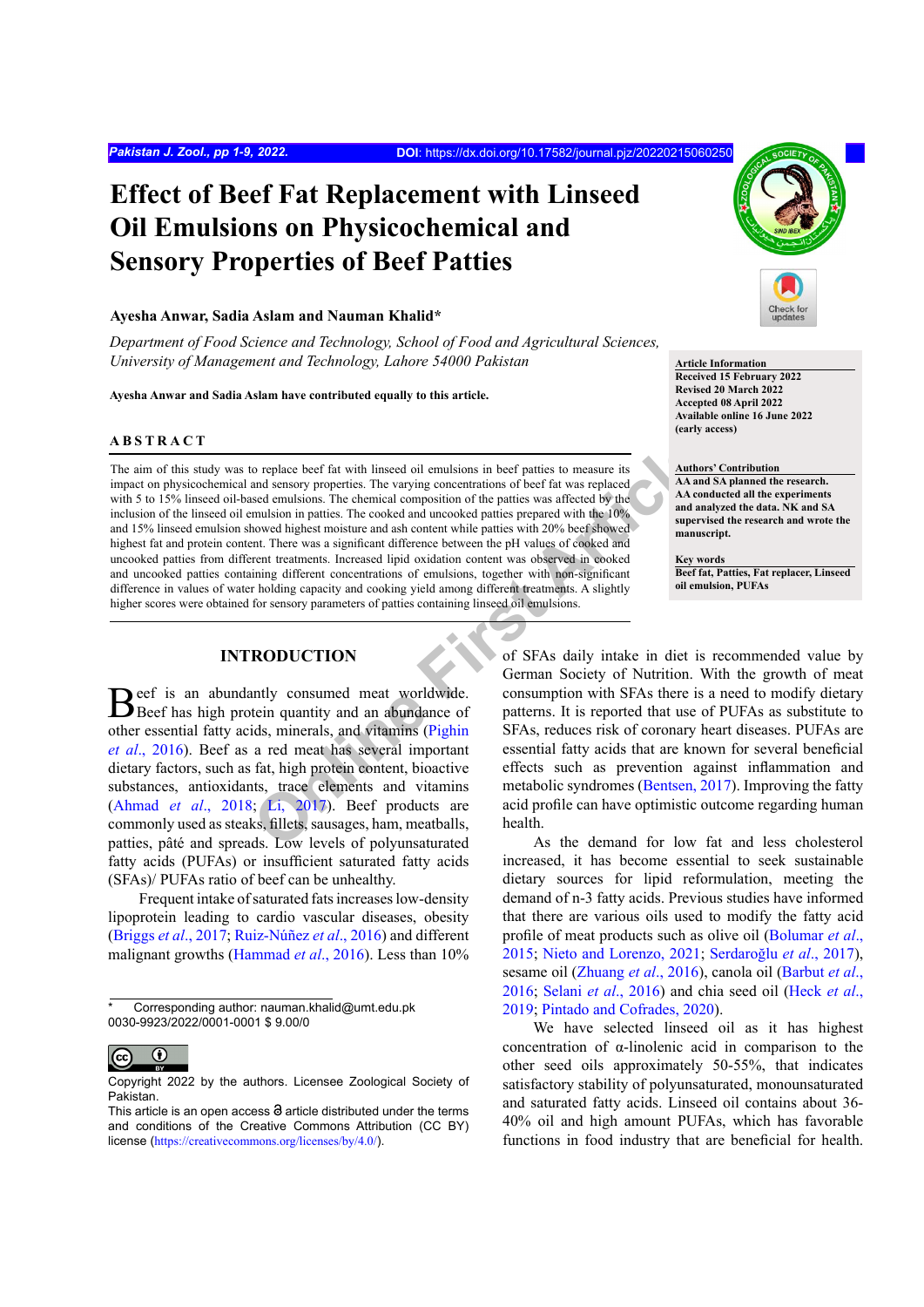**Example 1 Consumerably** and **Consumerably** and **Consumerably** and **Consumerably** and addition of canola oil or pre-<br> **[On](#page-8-9)ly and addition** of canola oil or pre-<br> **Daihan Scientific Co Ltd, Korea**) and addition of canola o Linseed is important seed agriculturally in worldwide. It consists of many functional ingredients. In lipids  $\Box$ -linoleic is major component along with oleic, stearic, palmitic and linoleic acid. It has a positive effect on carcinogenic agents and lowers the low-density lipoproteins. The amino acids are antifungal and demonstrated antioxidant functions ([Dzuvor](#page-8-7) *et al*., 2018). It has been used as fat replacer in meat products (Alejandre *et al*., 2016; Câmara and Pollonio, 2015; Lima *et al*., 2021; Nacak *et al*., 2021; Poyato *et al*., 2015). Linseed oil emulsions are successfully used as a pork fat replacer in a study, resulting in positive effects on nutritional quality of meat and no negative impact on sensory attributes as well (Alejandre *et al*., 2016). Another study by Franco *et al*. (2020) indicated that the high fat content in pork back fat was replaced with different proportions of two linseed oleogels in smoked sausages to improve its nutritional quality. The effects of fat reduction and addition of canola oil or preemulsified canola oil on cooking loss, texture, and color of comminuted meat products have been demonstrated by [Youssef and Barbut \(2011\).](#page-9-3) Cooking loss and hardness were increased when fat was reduced from 25% to 10%. Canola oil or pre-emulsified treatments had a favorable influence on yield and textural parameters restoration. The use of canola oil or pre-emulsified oil reduced redness of meat products significantly (Youssef and Barbut, 2011). The use of peanut and linseed oil based gelled emulsions in fermented sausages have demonstrated the improved color, sensory score and reduced purge loss and lipid oxidation (Öztürk-Kerimoğlu *et al*., 2021b). In another study, replacement of animal fat with olive oil emulsion in meat batters significantly lowered the hardness and fluid loss during storage while gumminess and cohesiveness were increased (Öztürk-Kerimoğlu *et al*., 2021a).

The goal of this study was to develop and characterize the linseed O/W emulsions, to replace beef fat in beef patties. The principal objective of the current study was to provide a different approach for consumption, aimed at meeting the nutritional requirements without affecting their sensory and technological properties and to determine the effect of beef fat content and linseed oil on the emulsion stability, color, pH, texture profile and sensory features of beef patties.

### **MATERIALS AND METHODS**

#### *Raw materials*

Ground beef was purchased from local meat shop, washed and stored at 4°C. Linseed oil was obtained from local shop and used as oil phase for emulsion formation. Distilled water was used as continuous phase and decaglycerol monolaurate (ML-750) was used as

emulsifier and kindly provided by Sakamoto Yakuhin Kogyo Co., Ltd (Osaka, Japan). Rest of the chemicals were of analytical grade and used as such in evaluation of samples.

#### *Oil-in-water emulsion preparation*

For preparation of O/W emulsions, the continuous phase was prepared by dissolving 1% (w/w) ML-750 and 0.5% (w/w) carrageenan in distilled water at 40°C and stirred for 30 min on a hot plate to form a flowable gel like solution (Scilogex, MS-H280-Pro, CT, USA). After formation of gel-like solution 90 mL of solution was separated for formulation of O/W emulsions. For oil phase, 10% (w/w) linseed oil was added dropwise in the aqueous phase. This pre-mix was homogenized at 7000 rpm for 5 min with rotor-stater homogenizer (HG-15D, Daihan Scientific Co Ltd, Korea). After homogenizing the prepared emulsion was stored at  $4^{\circ}$ C for 24 h until the time of processing of the beef patties.

#### *Experimental design and preparation of beef patties*

Four treatments of beef patties were formulated with different proportion of beef fat and linseed oil emulsion. Other ingredients such as salt, black pepper, onion and chopped garlic were also added in all treatments. Compositional analyses, peroxide value, physiochemical analyses, cooking yield and water holding capacity tests of uncooked and cooked patties were performed in triplicate.

# *Characterization of the emulsions*

# *Emulsion stability (ES)*

Emulsion stability was measured using centrifugation method outlined by Hosseini *et al*. (2015). 5 mL of emulsion was taken in falcon tube and placed in centrifuge at 3500 rpm at  $3^{\circ}$ C for 15 min. The emulsion stability was calculated as:

$$
ES = \frac{rev}{iev} ....(1)
$$

Where  $f_{ev}$  is the final emulsion volume, and  $i_{ev}$  is initial emulsion volume.

## *Creaming index of emulsions*

The creaming stability (CI) of emulsion was evaluated visually after 24 h storage at  $4^{\circ}$ C using the procedure outlined by [Carpenter and Saharan \(2017\).](#page-8-11) The CI of 100% denotes that the emulsion is stable i.e., no separation occurs. The CI was calculated using the following equation:

CI% = 
$$
\frac{H_s}{H_T}
$$
 × 100 .... (2)  
 $H_s = H_T - H_C$  .... (3)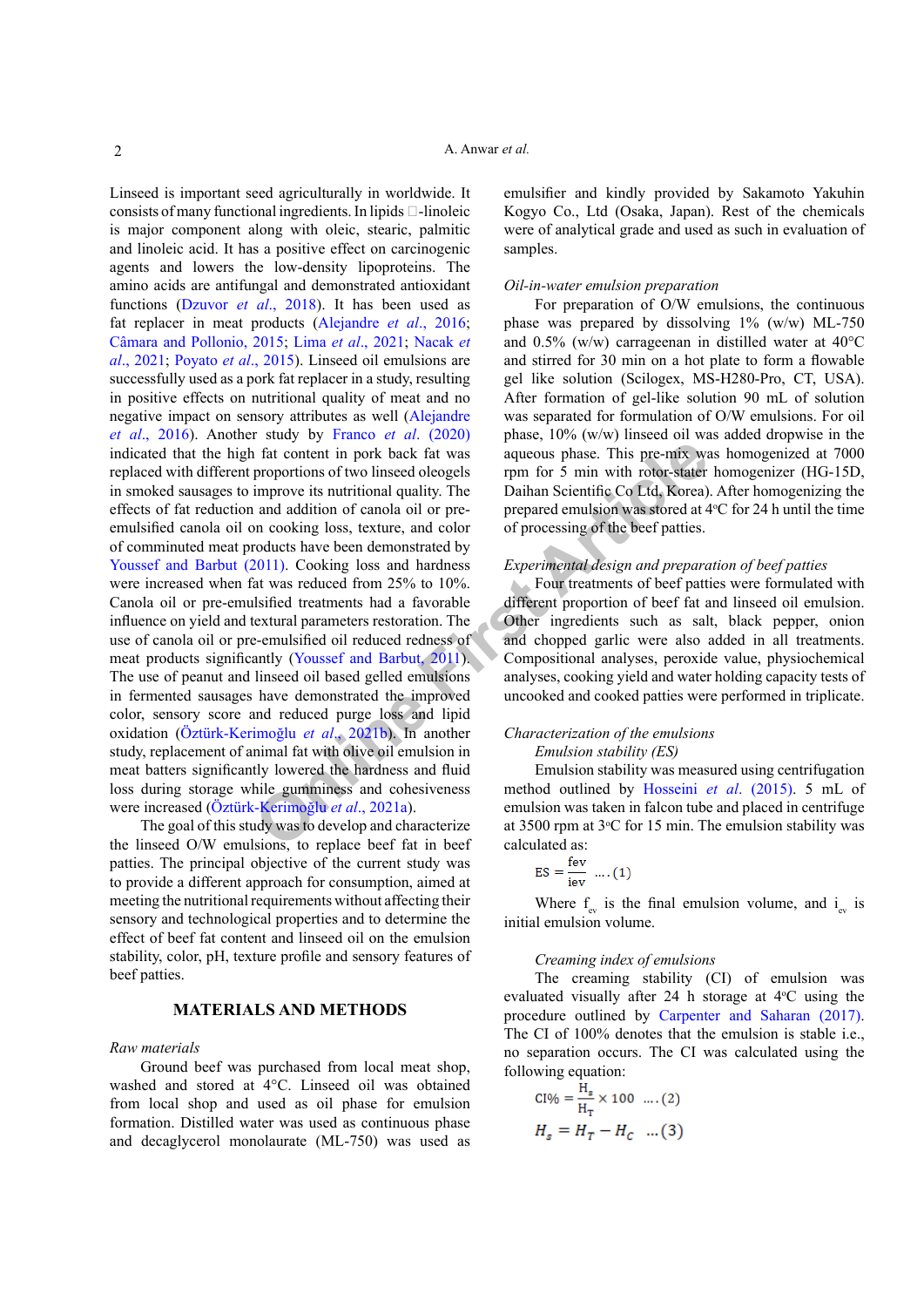Here,  $H<sub>s</sub>$  represents the height of stable phase, Hc represents the height of cream layer at the top of emulsion and  $H<sub>T</sub>$  represents the total height of emulsion or solution.

## *Preparation of beef patties*

All visible fat and connective tissues were removed manually from the ground beef. For processing, ground beef 77.5%, beef fat and linseed oil emulsion were blended and mixed with the remaining ingredients including salt 0.5%, black pepper 0.5%, onion 1%, chopped garlic 0.5% until complete homogenization. The obtained meat emulsion was molded using molder to form patties ([Paula](#page-8-12) *et al*[., 2019\)](#page-8-12).

First four treatments included only beef fat,  $T<sub>o</sub>$  (20%) fat),  $T_1$  (15% fat),  $T_2$  (10% fat) and  $T_3$  (5% fat), other treatments include  $T_4$  (beef fat 15% and 5% linseed oil emulsion),  $T<sub>5</sub>$  (10% beef fat and 10% linseed oil emulsion) and  $T_6$  (5% beef fat and 15% linseed oil emulsion).

#### *Compositional analyses*

The compositional analyses were performed to determine the fat, protein, moisture and ash content of patties by the standard methods of AOAC (2012).

#### *Physicochemical evaluation*

The physicochemical tests of beef patties were performed by finding color, pH, cooking yield and loss, water holding capacity and oxidation stability.

#### *Color determination*

Color parameters of cooked and uncooked patties were measured using colorimeter. The homogenized beef batter and cooked patty samples were placed on a plate and covered with a polyethylene film to obtain a bubble free surface. Color parameters were acquired using the CIE  $L^*$ ,  $a^*$ ,  $b^*$  system.  $L^*$ ,  $a^*$  and  $b^*$  parameters specify lightness, redness and yellowness, respectively (Alejandre *et al*., 2016).

#### *pH analysis*

The pH was measured of uncooked and cooked beef patties using a digital pH-meter (Combo Gro'check pH meter, Hanna, Romania) equipped with a penetration glass probe ([Barbut](#page-8-6) *et al*., 2016). 1 g sample was weighed and 9mL of distilled water was added and mixed. The pH was measured by calibrating the glass probe with buffer to set at neutral pH 7 before inserting in the sample.

#### *Water holding capacity (WHC)*

The ability of the uncooked product to retain moisture was determined in triplicate according to the method described by Serdaroğlu *et al*. (2018b) with slight modifications. 1 g of sample was initially weighed  $(W_1)$ in a petri plate. After this, the samples were wrapped in filtered paper, placed in Eppendorf tube and centrifuged at 1,600 rpm for 20 min and weighed again  $(W_2)$ . WHC was calculated from the equation below:

Water Holding Capacity 
$$
\% = \frac{1 - (W1 - W2)}{M} \times 100
$$
 ... (4)

M indicates total moisture content of the sample.

#### *Cooking yield*

The cooking yield was determined by placing ground beef on a petri dish, wrapping it in aluminum foil. Then it was cooked in polyethylene zipper bags by immersion in water bath at 80°C for 30 min. After removing cooked meat from bag, it was be cooled down at room temperature and weighed. Cooking yield was stated as the percentage of weight lost during heating (Utama *et al*[., 2018](#page-9-4)), determined by following formula:

$$
Looking yield \% = \frac{Weight of cooled\; pathway}{Weight of raw\;party} \times 100 \quad ... (5)
$$

### *Peroxide value (POV)*

(10% fat) and T<sub>3</sub> (5% fat), other<br>
(beef fat 15% and 5% linseed oil<br>
(beef fat 15% and 5% linseed oil<br>
online and weight of cooking yield was<br>
of weight of two implementing heating<br>
all 115% linseed oil emulsion).<br>
Leoki The peroxide value (primary oxidation) was determined by using the method of [Rahman](#page-9-5) *et al*. (2015). First 5g of sample was taken and heated in water bath for 3 min at 80°C to melt the fat. After heating, 30mL of Acetic acid and chloroform in a 3:2 was added in the sample and filtered after few min. Then 1mL of saturated potassium iodide was added and the sample was shaken vigorously for 1 min. Distilled water was added in the sample, which made the solution turn off-white. 0.5 mL starch was added that turned the solution purple. The sample was titrated with 0.01N Sodium thiosulphate and POV was calculated using the equation:

$$
POV\left(\frac{\text{meq}}{\text{kg}}\right) = \frac{\text{S} \times \text{N}}{\text{W}} \times 1000 \dots (6)
$$

Where S = Volume of sodium thiosulfate solution used for titration in mL; N= Normality of the sodium thiosulfate solution; W= Sample weight in grams.

#### *Sensory analysis*

A panel of professionals evaluated different treatments of beef patties in sensory evaluation laboratory. The panel tested the sensory attributes of patties like appearance, flavor, taste, chewiness and color using a hedonic scale [\(Peryam and Pilgrim, 1957](#page-9-6)) scoring from 0 up to 9.

#### *Statistical analysis*

Using the SPSS for Windows statistical package tool, one-way analysis of variance (ANOVA) was utilized to determine the statistical significance of the influence of beef patties compositions (IBM, version 25.0). CRD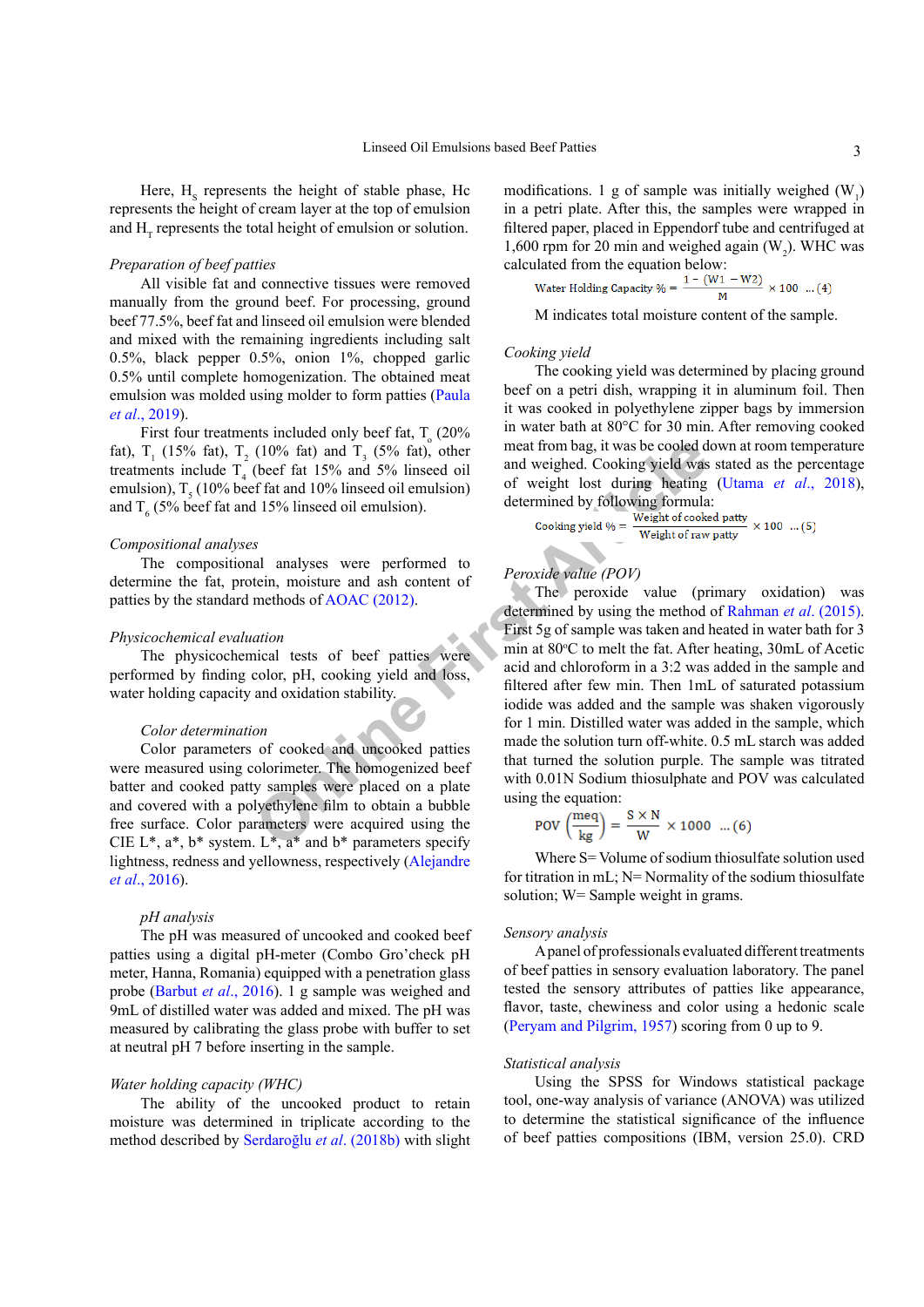(completely randomized design) was used to examine the data. The Tukey's test was applied to compare mean formulation values and significant differences, whereas the paired t-test was utilized to determine whether there was a significant difference between uncooked and cooked treatments.

# **RESULTS AND DISCUSSION**

#### *Emulsion stability and creaming index*

The O/W emulsions were prepared with rotor-stater homogenizer and stored at 4°C for 24 h. The volume mean diameter of different O/W emulsions ranged between 0.5 to 3  $\Box$ m that indicate polydispersity among different samples. The observed polydispersity was mainly due to low rotation speed set during homogenization and the processing without any high-pressure involvement. The mild conditions were set to avoid any oxidational loss of linseed oil during patties formulation and to give enough chance of stability during frying of patties.

The centrifuge test results indicate 89.6% stability after accelerated separation. Creaming index of the emulsions was observed at 25°C and 4°C. Higher CI was observed at  $25^{\circ}$ C as compared to the emulsion stored at 4°C. Emulsion stored at 4°C possessed higher stability as compared to the emulsion stored at  $25^{\circ}$ C. The stability of O/W emulsion was lower at  $25^{\circ}$ C due to higher polydispersity at this temperature. The similar results in terms of emulsion stability and CI of olive oil emulsion were obtained by Serdaroğlu *et al*. (2017).

#### *Compositional analysis*

*Fat*

Reduction of fat content in beef patties is main objective of this study, addition of vegetable oils in meat products to substitute animal fat could be beneficial for consumer wellbeing as these oils are cholesterol-free and contain a higher ratio of unsaturated to saturated fatty acids. [Figure 1A](#page-3-0) demonstrates a significant (*p=* 0.00) difference in fat content of both uncooked and cooked treatments. The difference of formulation in all treatments have significant impact on fat values of patties. The highest fat content was observed in control treatment  $T_{o}$ (18.5%). Lowest fat content was observed in cooked  $T_3$ (4.2%) with 5% beef fat and in  $T_6 (4.5%)$  in which 75% fat was replaced with linseed oil emulsion. The fat content in all treatments was affected by formulation modification according to our expectations.

For cooked beef patties significant difference in fat content of all treatments was observed. A reduction in fat content from  $T_a(14.1\%)$  to  $T_f(4.5\%)$  was observed. T<sub>1</sub> and  $T_4$  contained beef fat 15% equally. Fat content of  $T_1$ 

reduced significantly after cooking, while fat content of  $T<sub>4</sub>$  slightly reduced after cooking. Slight reduction in fat content of  $T_4$  might be attributed to the fat binding ability of the linseed oil emulsions. Paired t-test indicated no significant difference (*p>*0.05) in fat content of cooked and uncooked patties from all treatments except  $T_{6}$ . These observations were a result of replacement of beef fat by linseed oil emulsion. In a recent study by Carvalho Barros *et al*. (2020), tiger nut (*Cyperus esculentus* L.) oil emulsion was used as fat replacer in beef patties and noticed a gradual decrease in fat content of patties with the inclusion of emulsion in beef patties. The results regarding fat content obtained in current study were in same trend of above-mentioned study. In another study by Heck *et al*. (2019) hydrogel emulsion from chia and linseed oil was utilized for preparation of low-fat beef burgers. A similar trend in fat reduction was obtained. The fat replacement strategy is also applied in other meat, for example a study by Serdaroğlu *et al*. (2017) used gelled emulsion of olive oil to enhance the quality parameters of chicken patties. Reduction of fat was observed in this study as the quantity of emulsion was increased in patties in both uncooked and cooked treatments.



<span id="page-3-0"></span>Fig. 1. Biochemical components of A, fat; B, protein; C, moisture; D, ash content.

#### *Protein*

Red meat is a rich source of protein, sample beef contains about 16.9% of protein and provides all the essential amino acids required by human body. [Figure 1](#page-3-0)B indicates non-significant (*p=* 0.36) difference in protein content of uncooked and cooked treatments of beef patties. In case of uncooked treatments highest values of protein contents was observed in  $T<sub>2</sub> (15.8%)$  and  $T<sub>3</sub> (15.3%)$  due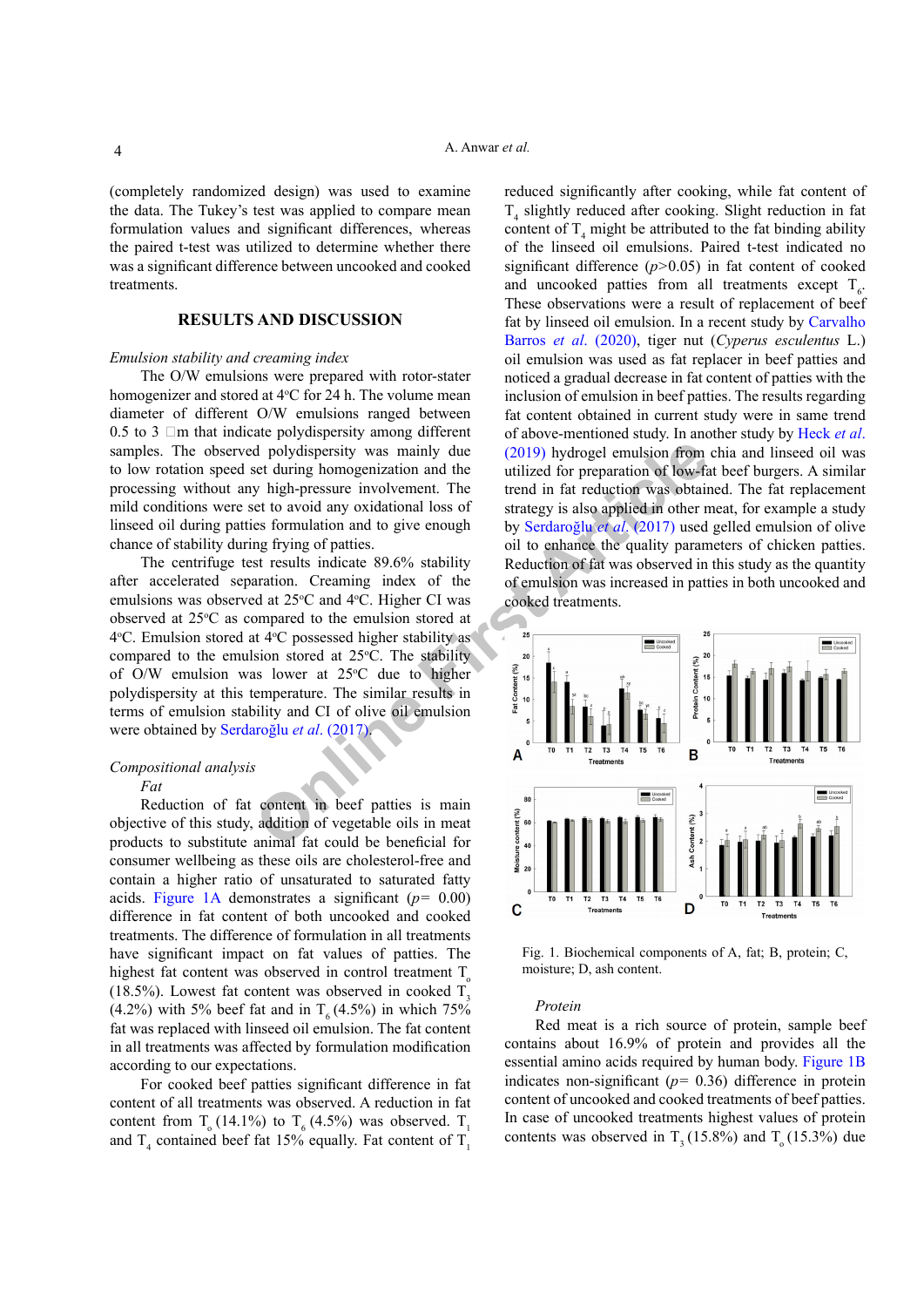to high protein percentage in beef. While there was slight decrease of protein content in treatments containing different proportions of linseed emulsion and beef fat  $(T_A$  $(14.2\%)$ , T<sub>5</sub> (14.8%) and T<sub>6</sub> (14.4%)) as linseed oil has a less amount of protein content. In cooked treatments the protein content in cooked beef was higher than uncooked due to moisture and fat loss during cooking process. There was no significant difference among the protein content of treatments ranging from  $T_0(18\%)$  to  $T_6(16.4\%)$ .

The cooked treatments had more protein content than the uncooked ones due to loss of bound moisture held by protein molecules during cooking. According to paired t-test there was a not a significant difference between protein content of uncooked (15.3%) and cooked (17.1%) treatments like  $T_o$ ,  $T_{1, T_{3,}} T_4$  and  $T_5$ . While there was a significance difference between protein content of uncooked  $(14.3\%)$  and cooked  $(16.9\%)$  treatment T<sub>2</sub> and protein content of uncooked (14.4%) and cooked (16.4%) patties of  $T<sub>6</sub>$ . In a study by Franco *et al.* (2020) linseed oil oleogels was evaluated in partially replacement of pork backfat in sausages. This study observed that the sausage with high amount of linseed oil demonstrated a nonsignificant reduction in protein content. Similarly, another study by Heck *et al*. (2019) observed a reduction in protein content as the amount of chia and linseed oil emulsion was increased in beef patties replacing pork back fat. The results of current study were in close corroboration to these studies.

#### *Moisture*

[Figure 1C](#page-3-0) indicates the moisture content in uncooked and cooked beef patties. The difference in uncooked beef patties was significant among all treatments (*p=*0.036). The control T<sub>o</sub> has the lowest value 61.3% while T<sub>6</sub> has highest moisture content (64.6%) in comparison to other treatments due to presence of high emulsion concentration.

In cooked samples non-significant (*p=*0.394) differences were found in moisture content of beef patties among treatments. [Figure 1](#page-3-0)C indicates that moisture content was comparatively low in  $T_o$  (60.1%) and gradually increased in other treatments up to  $T_6$  (62.8%). The replacement of 15%, 10% and 5% beef fat with linseed oil emulsions caused an increase in moisture of both uncooked and cooked treatments due to the presence of water in emulsion. However, cooking process caused the reduction in moisture content due to moisture loss during cooking. According to paired *t*-test there was a nonsignificant ( $p$ >0.05) difference between moisture content of uncooked and cooked patties of  $T_{0}$ ,  $T_{1}$ ,  $T_{2}$ ,  $T_{3}$ ,  $T_{4}$ , and  $T_{6}$ . While there was significance difference  $(p<0.05)$  between uncooked (64.7%) and cooked (61.7%) patties of  $T_s$ . In a study by Serdaroğlu *et al*. (2017), addition of gelled olive

oil emulsion was studied in chicken patties and as the content of emulsion increased the moisture content also increased, the obtained results were in agreement with the findings of current study. In another study by Serdaroğlu *et al*. (2018) pre-emulsified pumpkin seed oil (PO) was used as beef fat replacement in chicken meat emulsion and moisture content ranged from control (62.05%) to 50% PO (65.9%). Similarly, the outcome of our study was in accordance with another study (Câmara and Pollonio, 2015). In this study pre-emulsified linseed oil was utilized in bologna sausages to enhance the technological and sensory properties.

# *Ash*

**E** T<sub>e</sub>, T<sub>1</sub>, T<sub>4</sub> and T<sub>s</sub>. While there<br>
Figure 1D represents the a<br>
Ference between protein content of and cooked beef patties. The sam<br>
ooked (16.9%) treatment T<sub>2</sub> and<br>
ooked there in ash content among a<br>
booked (14 Figure 1D represents the ash content in uncooked and cooked beef patties. The samples showed significant difference in ash content among all cooked (*p=*0.014) and non-significant difference among uncooked (*p=*0.290) treatments. Ash content increased from (To)  $1.86\%$  to (T<sub>6</sub>) 2.20% in uncooked patties. The increase in ash content in treatments containing emulsions such as  $T<sub>4</sub>$  (2.14%),  $T<sub>5</sub>(2.16%)$  and  $T<sub>6</sub>(2.21%)$  was due to mineral content of linseed oil. In cooked treatments there was a significant change in ash content among the treatments ranging from  $T_0$  (2.0%) to  $T_6$  (2.5%). According to paired t-test there was a non-significant (*p*>0.05) difference between ash content of uncooked and cooked patties of  $T_{1, T_2, T_3, T_4}$ , and  $T_6$ . While there was a significant difference  $(p<0.05)$  between uncooked and cooked patties of  $T_0$  and  $T_5$ . Alejandre *et al*. (2016) showed no significant (*p*>0.05) difference in dry fermented sausages when linseed oil gelled emulsion was added to replace the fat content of patties.

#### *Physicochemical analysis*

According to meat scientists, factors such as ultimate pH, color and water-holding capacity are the main technical attributes that drive consumer purchasing decisions.

#### *Color*

Color is essential parameter in customer acceptance, it determines the values of  $L^*$  (lightness),  $a^*$  (redness) and b\* (yellowness) of beef patties. The effect of fat replacement on color values of beef patties in uncooked and cooked treatments is shown in [Tables I](#page-5-0) and [II](#page-6-0), respectively. The uncooked treatments showed significant difference ( $p = 0.006$ ) in CIE L<sup>\*</sup> values, where  $T<sub>6</sub>$  (50.8) exhibited highest value due to highest emulsion content. White color of linseed oil emulsion caused the lightness  $(L^*)$  of the patties containing emulsion.  $T_1$ , T<sub>1</sub> and  $T_2$  showed low value of CIE L\* 43.6, 43.7 and  $42.5$ , respectively. The effect of fat replacement on a\* values of patties in different treatments was non-significant (*p*=0.17) in uncooked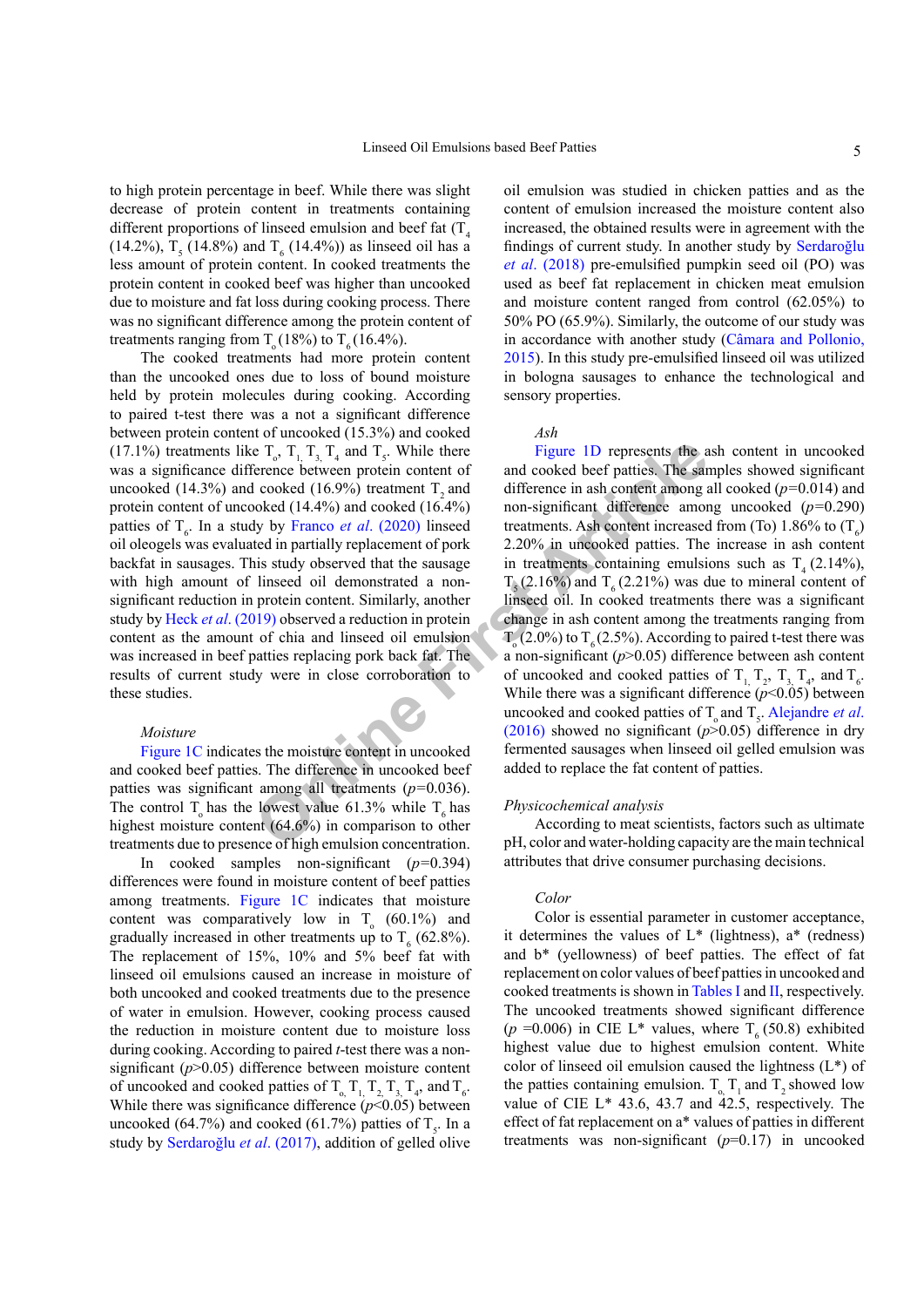patties but  $T_6$ ,  $T_5$  and  $T_4$  showed low values of a\* 10.4, 11.8 and 10.6, respectively, while  $T_0$  showed highest a\* value of 13.3 due to absence of emulsion and abundance of myoglobin in beef muscle. Similarly, treatments show significant ( $p=0.006$ ) effect on the b<sup>\*</sup> values. T<sub> $\epsilon$ </sub> (15.5) and  $T<sub>5</sub>$  (16.73) showed high b\* values due to yellow color of linseed oil emulsion.

According to paired t-test there was a non-significant  $(p>0.05)$  difference between L<sup>\*</sup> values of uncooked and cooked patties of  $T_1$ ,  $T_2$ ,  $T_3$  and  $T_6$ . There was significant difference  $(p<0.05)$  in L<sup>\*</sup> values between uncooked and cooked patties of  $T_{o, T_{4}}$ ,  $T_{5}$ , and  $T_{6}$ . Paired t-test indicates that there was a non-significant  $(p>0.05)$  difference between  $a^*$  values of uncooked and cooked patties of  $T<sub>4</sub>$ and  $T_6$  while there was a significance difference (p<0.05) between a\* values of uncooked and cooked patties of  $T_{0}$ ,  $T_{1}$ ,  $T_{2}$ ,  $T_{3}$  and  $T_{5}$ . According to paired t-test of there was non-significant ( $p$ >0.05) difference between b<sup>\*</sup> of uncooked and cooked patties of  $T_{0}$ ,  $T_{1}$ ,  $T_{3}$ ,  $T_{4}$  and  $T_{5}$ . There was significance difference  $(p<0.05)$  in b<sup>\*</sup> values between uncooked and cooked patties from  $T_2$  and  $T_6$ . In a study

by Câmara and Pollonio (2015) pre-emulsified linseed oil was used to reduce animal fat in bologna sausages, the lightness (L\*) of sausages with emulsion was higher due to highest emulsion content and white color of linseed oil. The obtained results were in accordance with the results of current study.

#### *pH*

pH is the measurement of acidity in food. The acid effect the flavor of food by releasing hydrogen ions. In case of fresh beef sample pH was 6.2. Glycogen level has an inverse relation with pH in muscle. The stress of any type on meat can lower the level of glycogen affecting the lactic acid and as a result increase in pH level. Table I indicates the pH values of uncooked and cookedbeef patties, respectively, there was a significant (*p*=0.00) difference in pH values of different treatments. For uncooked treatments the pH ranged from 6.0 to 5.96, there was a significant difference  $(p=0.003)$  among the treatments. The highest value was observed in control treatment, as beef showed high pH than linseed oil.

<span id="page-5-0"></span>

|  |  |  | Table I. Physiochemical analysis of uncooked and cooked beef patties (Color, pH, and Peroxide value). |
|--|--|--|-------------------------------------------------------------------------------------------------------|
|  |  |  |                                                                                                       |

|                              | and $T_6$ while there was a significance difference (p<0.05)<br>between a* values of uncooked and cooked patties of<br>$T_{0}$ , $T_{1}$ , $T_{2}$ , $T_{3}$ and $T_{5}$ . According to paired t-test of there<br>was non-significant ( $p$ >0.05) difference between b* of<br>uncooked and cooked patties of $T_0$ , $T_1$ , $T_3$ , $T_4$ and $T_5$ . There was significance difference ( $p<0.05$ ) in b <sup>*</sup> values between<br>uncooked and cooked patties from $T_2$ and $T_6$ . In a study | Table I. Physiochemical analysis of uncooked and cooked beef patties (Color, pH, and Peroxide value). |                          |                                 | level. Table I indicates the pH values of uncooked and<br>cookedbeef patties, respectively, there was a significant<br>$(p=0.00)$ difference in pH values of different treatments.<br>For uncooked treatments the pH ranged from 6.0 to 5.96,<br>there was a significant difference $(p=0.003)$ among the<br>treatments. The highest value was observed in control<br>treatment, as beef showed high pH than linseed oil. |
|------------------------------|----------------------------------------------------------------------------------------------------------------------------------------------------------------------------------------------------------------------------------------------------------------------------------------------------------------------------------------------------------------------------------------------------------------------------------------------------------------------------------------------------------|-------------------------------------------------------------------------------------------------------|--------------------------|---------------------------------|---------------------------------------------------------------------------------------------------------------------------------------------------------------------------------------------------------------------------------------------------------------------------------------------------------------------------------------------------------------------------------------------------------------------------|
| Treatments*                  |                                                                                                                                                                                                                                                                                                                                                                                                                                                                                                          | Color                                                                                                 |                          | pH                              | Peroxide value                                                                                                                                                                                                                                                                                                                                                                                                            |
|                              | $\mathbf{L}^{\star}$                                                                                                                                                                                                                                                                                                                                                                                                                                                                                     | $a^*$                                                                                                 | $\mathbf{b}^*$           |                                 | (meq/kg)                                                                                                                                                                                                                                                                                                                                                                                                                  |
| <b>Uncooked beef patties</b> |                                                                                                                                                                                                                                                                                                                                                                                                                                                                                                          |                                                                                                       |                          |                                 |                                                                                                                                                                                                                                                                                                                                                                                                                           |
| $\rm T_{_0}$                 | $43.60^a \pm 4.10$                                                                                                                                                                                                                                                                                                                                                                                                                                                                                       | 13.36±2.57                                                                                            | $16.46^{\circ} \pm 0.80$ | $6.04^{b} \pm 0.03$             | $0.14 \pm 0.32$                                                                                                                                                                                                                                                                                                                                                                                                           |
| $\mathrm{T}_1$               | 43.73 <sup>a</sup> ±2.89                                                                                                                                                                                                                                                                                                                                                                                                                                                                                 | $12.20 \pm 1.12$                                                                                      | $15.20* \pm 0.95$        | $6.01^{\rm b} \pm 0.02$         | $0.11 \pm 0.10$                                                                                                                                                                                                                                                                                                                                                                                                           |
| $\mathrm{T}_2$               | 42.53 <sup>a</sup> ±3.21                                                                                                                                                                                                                                                                                                                                                                                                                                                                                 | $12.81 \pm 1.55$                                                                                      | $16.20^{ab} \pm 0.70$    | $6.06^{\text{b}} \pm 0.01$      | $0.113 \pm 0.22$                                                                                                                                                                                                                                                                                                                                                                                                          |
| $\mathrm{T}_\mathrm{_{3}}$   | $42.66a \pm 1.00$                                                                                                                                                                                                                                                                                                                                                                                                                                                                                        | $11.56 \pm 0.61$                                                                                      | $15.63^{ab} \pm 0.41$    | $5.99^{\text{b}} \pm 0.04$      | $0.108 \pm 0.20$                                                                                                                                                                                                                                                                                                                                                                                                          |
| $T_{4}$                      | $44.06^{ab} \pm 1.60$                                                                                                                                                                                                                                                                                                                                                                                                                                                                                    | $10.63 \pm 0.83$                                                                                      | $15.53^{ab} \pm 0.70$    | $5.804 \pm 0.02$                | $0.159 \pm 0.40$                                                                                                                                                                                                                                                                                                                                                                                                          |
| $T_{5}$                      | $47.90^{ab} \pm 1.38$                                                                                                                                                                                                                                                                                                                                                                                                                                                                                    | $11.83 \pm 0.64$                                                                                      | $16.73^b \pm 0.47$       | $5.814 \pm 0.05$                | $0.153 \pm 0.30$                                                                                                                                                                                                                                                                                                                                                                                                          |
| $T_{6}$                      | 50.86 ±1.25                                                                                                                                                                                                                                                                                                                                                                                                                                                                                              | $10.46 \pm 1.20$                                                                                      | $15.56^{ab} \pm 1.48$    | $5.98^{\circ} \pm 0.09$         | $0.159 \pm 0.10$                                                                                                                                                                                                                                                                                                                                                                                                          |
| $p$ -values                  | 0.006                                                                                                                                                                                                                                                                                                                                                                                                                                                                                                    | 0.17                                                                                                  | 0.006                    | 0.00                            | 0.507                                                                                                                                                                                                                                                                                                                                                                                                                     |
| <b>SEM</b>                   | 0.77                                                                                                                                                                                                                                                                                                                                                                                                                                                                                                     | 0.33                                                                                                  | 0.34                     | 0.023                           | 0.13                                                                                                                                                                                                                                                                                                                                                                                                                      |
| <b>Cooked beef patties</b>   |                                                                                                                                                                                                                                                                                                                                                                                                                                                                                                          |                                                                                                       |                          |                                 |                                                                                                                                                                                                                                                                                                                                                                                                                           |
| $\rm T_{_0}$                 | $35.134 \pm 1.51$                                                                                                                                                                                                                                                                                                                                                                                                                                                                                        | $7.53*+0.25$                                                                                          | $13.33 \pm 0.56$         | $5.92^{ab} \pm 0.02$            | $2.73^b \pm 0.10$                                                                                                                                                                                                                                                                                                                                                                                                         |
| $\mathrm{T}_1$               | $43.46^{\circ} \pm 0.30$                                                                                                                                                                                                                                                                                                                                                                                                                                                                                 | $7.43* \pm 0.56$                                                                                      | $13.46 \pm 1.70$         | $5.93^b \pm 0.05$               | $2.78^{\rm b} \pm 0.22$                                                                                                                                                                                                                                                                                                                                                                                                   |
| $\mathrm{T}_2$               | $35.264 \pm 1.48$                                                                                                                                                                                                                                                                                                                                                                                                                                                                                        | $8.56^{\mathrm{a}}\pm0.23$                                                                            | $13.46 \pm 0.35$         | $5.80* \pm 0.01$                | $2.75^{\rm b} \pm 0.20$                                                                                                                                                                                                                                                                                                                                                                                                   |
| $T_{3}$                      | $38.36^{\circ} \pm 1.48$                                                                                                                                                                                                                                                                                                                                                                                                                                                                                 | $11.56^{\circ}$ ±0.61                                                                                 | $15.63 \pm 0.41$         | $5.80* \pm 0.05$                | $2.79^{\rm b} \pm 0.40$                                                                                                                                                                                                                                                                                                                                                                                                   |
| T <sub>4</sub>               | $39.16^{\circ} \pm 0.73$                                                                                                                                                                                                                                                                                                                                                                                                                                                                                 | $8.53*+0.96$                                                                                          | $14.56 \pm 0.51$         | $5.93^b \pm 0.06$               | $2.99a^{b} \pm 0.30$                                                                                                                                                                                                                                                                                                                                                                                                      |
| $T_{5}$                      | 34.33 <sup>a</sup> ±1.26                                                                                                                                                                                                                                                                                                                                                                                                                                                                                 | $7.80^a \pm 1.10$                                                                                     | $11.96 \pm 1.78$         | $5.87a$ <sup>b</sup> $\pm$ 0.04 | $2.96^{ab} \pm 0.10$                                                                                                                                                                                                                                                                                                                                                                                                      |
| $T_{6}$                      | $36.33^{ab} \pm 0.40$                                                                                                                                                                                                                                                                                                                                                                                                                                                                                    | $9.43^{ab} \pm 1.32$                                                                                  | $10.80 \pm 1.68$         | $5.96^{\text{b}}\pm0.06$        | $3.19^a \pm 0.10$                                                                                                                                                                                                                                                                                                                                                                                                         |
| $p$ -values                  | 0.00                                                                                                                                                                                                                                                                                                                                                                                                                                                                                                     | 0.00                                                                                                  | 0.102                    | 0.003                           | 0.007                                                                                                                                                                                                                                                                                                                                                                                                                     |
| <b>SEM</b>                   | 0.80                                                                                                                                                                                                                                                                                                                                                                                                                                                                                                     | 0.33                                                                                                  | 0.40                     | 0.015                           | 0.11                                                                                                                                                                                                                                                                                                                                                                                                                      |

Different letters in the same column indicate significant difference at 95% probability level.  $* T_0 = 20\%$  fat,  $T_1 = 15\%$  fat,  $T_2 = 20\%$  fat,  $T_0 = 10\%$  fat,  $T_3 = 10\%$  fat,  $T_4 = 10\%$  fat,  $T_5 = 10\%$  fat,  $T_6 =$ 5% fat, T<sub>4</sub>= Beef fat 15% + Linseed oil emulsions 5%, T<sub>5</sub>= Beef fat 10% + Linseed oil emulsions 10%, T<sub>6</sub>= Beef fat 5% + Linseed oil emulsions 15%.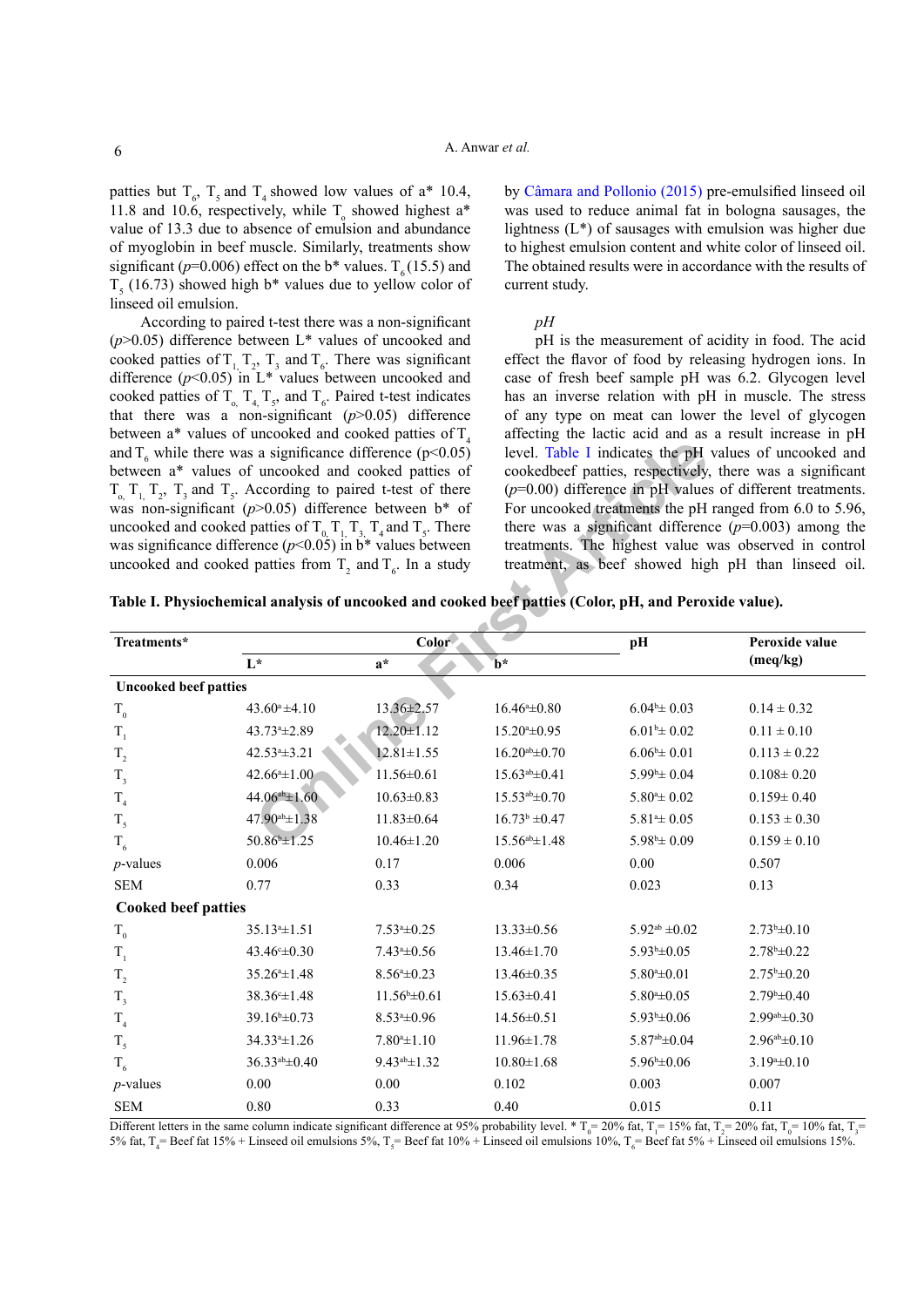There was decrease in pH of different treatments with adding the different concentrations of emulsions such as  $T<sub>4</sub>$  (5.80),  $T<sub>5</sub>$  (5.81) and  $T<sub>6</sub>$  (5.98). In cooked beef patties the pH was higher as compared to uncooked treatments due to conversion of acidic meat to alkaline with release of moisture content. According to paired t-test of pH, there was non-significant  $(p>0.05)$  difference between uncooked and cooked patties of all treatments. In a study by [Özer and Çelegen \(2020\),](#page-8-13) olive oil oleogels-based emulsion was incorporated in beef burger as a fat replacer and found no significant difference in pH of all treatments. The outcome of current study was in accordance with this study. However, another study by Serdaroğlu *et al*. (2017), decrease in pH of chicken patties with high amount of olive oil gelled emulsion and increase in pH of cooked patties, these results were in accordance with observed values of current study.

#### *Peroxide value*

10 ion and increase in pH of cooked<br>
were in accordance with observed<br>
T<sub>0</sub> 64.20±1.85<br>
indicates the primary oxidation<br>
indicates the primary product of<br>
indicates are the primary product of<br>
entine rarly stages of oxida Peroxide value indicates the primary oxidation in meat. Hydroperoxides are the primary product of oxidation and are present in early stages of oxidation in fresh samples because these compounds are unstable. [Table I](#page-5-0) shows the peroxide value of uncooked and cooked treatments, respectively. There was nonsignificant difference in peroxide value (*p*=0.507) among all treatments in uncooked treatments. The treatments with highest percentage of fat  $T_6$  showed highest value of peroxide value (0.16 meq/kg) due to abundance of double bonded fat like PUFAs in linseed oil.  $T_{4}$ ,  $T_{5}$  and  $T_{6}$ gradually possessed high values of peroxide value 2.99, 2.96 and 3.19 meq/kg, respectively. However, in cooked beef patties peroxide values were significantly higher  $(p=0.007)$  due to formation of hydroperoxides in primary oxidation during cooking process. According to paired t-test there was significant  $(p<0.05)$  difference between peroxide value of uncooked and cooked patties of all treatments.

#### *Water holding capacity*

The potential of a substance to retain water in its spatial structure is known as its water holding capacity. As a result, any element that alters the spatial configuration of the meat's fibrillar network may affect WHC. The WHC capacity of meat is affected by factors such as animal characteristics (its breed, gender, age etc.), animal management before and after slaughter, pre- and post-rigor metabolism, storage, cooking, dehydration, and freezing. [Table II](#page-6-0) shows the non-significant difference  $(p=0.357)$ in WHC of different treatments. However, the results indicate that there was a slight increase from  $T(64.2\%)$  to  $T<sub>6</sub>$  (65.66%), the WHC of any material is due to its ability

of bound water and the water retained by the protein in muscle. Linseed oil emulsion increased the water holding capacity of beef patties which can be explained by the consistency of the water in gelled emulsion. Carrageenan in gelled emulsions have large particle size which supports more hydration capacity in meat systems improving the water holding capacity. The addition of pre-emulsified pumpkin seed oil in chicken meat emulsion increased its WHC with increase in emulsion of treatments (Serdaroğlu *et al*., 2017).

<span id="page-6-0"></span>

|  | Table II. Physiochemical analysis water holding |  |  |
|--|-------------------------------------------------|--|--|
|  | capacity and cooking yield.                     |  |  |

| <b>Treatments</b> | Water holding<br>capacity $(\% )$ | Cooking yield (%) |
|-------------------|-----------------------------------|-------------------|
| $T_{0}$           | $64.20 \pm 1.85$                  | $76.66 \pm 5.77$  |
| $T_{1}$           | $65.13 \pm 1.09$                  | $72.66 \pm 11.01$ |
| $T_{2}$           | $63.23 \pm 1.02$                  | $73.33 \pm 5.77$  |
| $T_{3}$           | $65.56 \pm 2.40$                  | $76.66 \pm 5.77$  |
| $\mathrm{T}_4$    | $66.00 \pm 2.64$                  | $73.33 \pm 5.77$  |
| $T_{\rm s}$       | $62.66 \pm 2.08$                  | $73.33 \pm 5.77$  |
| $T_{6}$           | $65.66 \pm 2.51$                  | $70.00 \pm 10.00$ |
| $p$ -values       | 0.357                             | 0.992             |
| <b>SEM</b>        | 0.45                              | 0.33              |

Different letters in the same column indicate significant difference at 95% probability level. For details of treatments, see [Table I.](#page-5-0)

#### *Cooking yield*

The cooking yield is the stabilization of fat and water by protein complex. As the protein content decreased in our obtained results it will have an impact on cooking yield of beef patties. Cooking yield is one of the most essential factors for the food sector to forecast product behavior during cooking. Table II shows no significant difference (*p*=0.992) in cooking yield among the treatments. There was a gradual decrease in cooking yield among the treatments containing different concentrations of emulsion  $T<sub>4</sub>$  (73%),  $T<sub>5</sub>$  (73%) and  $T<sub>6</sub>$  (70%), this could be due to the moisture loss during heating due to protein denaturation. Highest cooking yield was observed in  $T_0$  (76%) due to higher protein value of beef patties. However, in different studies, (Serdaroğlu *et al*., 2017, 2018), the cooking yield of chicken meat emulsion and chicken patties was higher in treatments with incorporated pre-emulsified pumpkin seed oil and gelled olive oil emulsion. The outcome of current study is not in accordance with these studies due to difference in water holding capacity of red meat than chicken.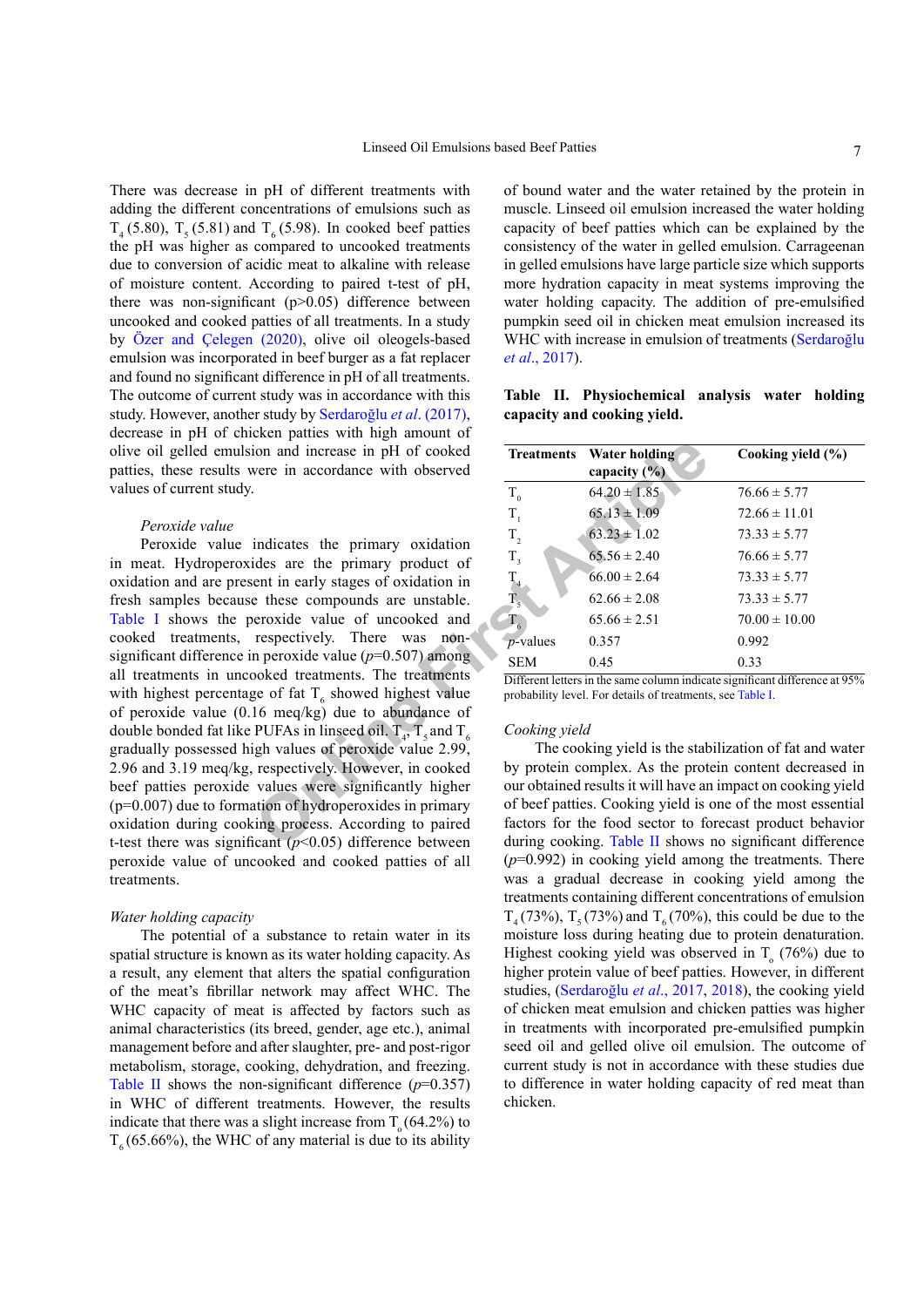Appearance -Juciness  $-\text{Col}_0$  $H$ Flavor -Texture Overall Acceptability T<sub>0</sub>  $\overline{6}$  $T<sub>6</sub>$  $T1$ T<sub>5</sub>  $T<sub>2</sub>$ TÀ

<span id="page-7-2"></span>Fig. 2. Sensory analysis of different beef patties.

#### *Sensory evaluation*

A 6-membered panel evaluated beef patties for appearance, juiciness, color, texture, flavor and overall acceptance on a 9-point hedonic scale. The results showed no significance difference (p> 0.05) in appearance, flavor, juiciness, texture, color and overall acceptability among all treatments. [Figure 2](#page-7-2) explains all the parameters of evaluation in comparison to each other. Among the treatments,  $T<sub>e</sub>$  has highest scoring in most parameters while  $T<sub>1</sub>$  was least liked by the panel. In case of appearance,  $T<sub>6</sub>$ and  $T<sub>5</sub>$  were more acceptable due to addition of linseed oil emulsion. Juiciness and appearance of  $T_6$  and  $T_5$  relatively obtained higher score than other treatments. Texture of all patties showed slight difference among all treatments except  $T<sub>6</sub>$ . Replacing beef fat with plant oil emulsion showed no impact on color of all treatments. Although, surprisingly beef patties with most amount of emulsion scored best in flavor, which fulfills the motive of this study. Therefore, panelists approved all of the treatments in terms of overall acceptability. Furthermore, these findings revealed that up to 15% emulsion addition can be a good reformulation approach for obtaining beef patties that are identical to the original product. Treatments  $T_0$ ,  $T_1$ ,  $T_2$ , and  $T<sub>3</sub>$  contains significantly different amounts of beef fat also demonstrated non-significant difference for sensory parameters like texture. These demonstrations indicates that hardness factor is associated with the type of fat instead of fat amount. Replacement of the beef fat with linseed oil emulsion improved the physicochemical characteristics such as cooking yield, water holding capacity and color of beef patties. Palatability characteristics of the meat products such as juiciness and tenderness are associated with the higher moisture retention and better fat distribution in meat products which is attributed to the addition of the

# A. Anwar *et al.*

linseed oil emulsion in meat systems. In a study by [Utama](#page-9-7) *et al*[. \(2019\)](#page-9-7) pre-emulsified perilla-canola oil was used as an animal fat replacer in chicken sausages, the strong nutty effect of perilla oil was covered by emulsification. Similarly obtained results indicates that strong taste of linseed emulsion was masked by formation of O/W emulsion and has more acceptability than treatments without emulsions.

# **CONCLUSION**

T3 compositional analyses, physicos stability and sensory analysis<br>is of different beef patties. was a reduction in fat quantity detailed analysis was a reduction in fat quantity detailed analysis  $\frac{1}{2}$  performed. The The objective of this study was to enhance the nutritional profile and quality parameters of beef patties by replacing beef fat with linseed oil emulsion. The compositional analyses, physicochemical tests, oxidation stability and sensory analysis concluded that there was a reduction in fat quantity of beef patties, for more detailed analysis free fatty acid test should have been performed. The difference in protein and ash results were non-significant among the treatments. Moisture was increased in treatments with addition of O/W emulsion. In physicochemical analysis, WHC of treatments with emulsions was observed higher than treatments with beef fat while there was decrease in pH due to inclusion of emulsion. The difference in cooking yield was nonsignificant among all treatments. The peroxide values of beef patties were significantly different among all treatments and the treatment with emulsions showed higher values of peroxide due to higher PUFAs content in linseed oil. In case of sensory analysis,  $T_5$  and  $T_6$  shows more overall acceptability and other parameters of evaluation. The addition of linseed oil emulsion as a fat replacement has been proven very effective in terms of nutritional value, quality of beef patties and sensory properties.

# *Statement of conflict of interest*

The authors have declared no conflict of interest.

# **REFERENCES**

- <span id="page-7-0"></span>Ahmad, R.S., Imran, A., and Hussain, M.B., 2018. Nutritional composition of meat. In: *Meat Science and Nutrition*. IntechOpen. [https://doi.org/10.5772/](https://doi.org/10.5772/intechopen.77045) [intechopen.77045](https://doi.org/10.5772/intechopen.77045)
- Alejandre, M., Poyato, C., Ansorena, D., and Astiasarán, I., 2016. Linseed oil gelled emulsion: A successful fat replacer in dry fermented sausages. *Meat Sci*., **121**: 107-113. [https://doi.org/10.1016/j.](https://doi.org/10.1016/j.meatsci.2016.05.010) [meatsci.2016.05.010](https://doi.org/10.1016/j.meatsci.2016.05.010)
- <span id="page-7-1"></span>AOAC, 2012. *Official methods of analysis*. Association of official analytical chemists,  $19<sup>th</sup>$  ed. Gaithersburg MD, USA.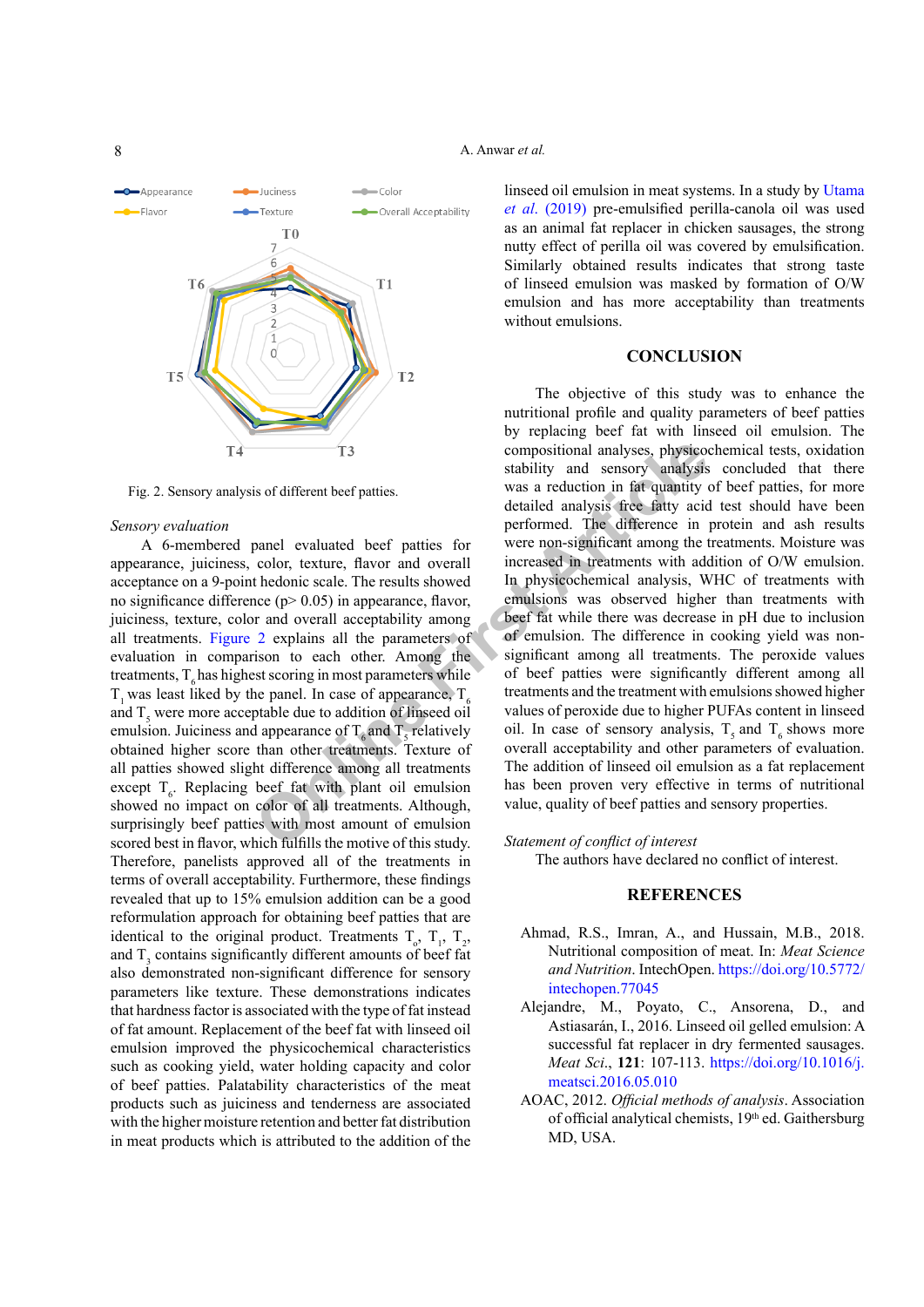- <span id="page-8-6"></span>Barbut, S., Wood, J., and Marangoni, A., 2016. Potential use of organogels to replace animal fat in comminuted meat products. *Meat Sci*. **122**: 155- 162. <https://doi.org/10.1016/j.meatsci.2016.08.003>
- <span id="page-8-3"></span>Bentsen, H.J.M., 2017. Dietary polyunsaturated fatty acids. *Brain Funct. Mental Hlth*., **28**: 1281916. <https://doi.org/10.1080/16512235.2017.1281916>
- <span id="page-8-4"></span>Bolumar, T., Toepfl, S., Heinz, V., and Sciences, N., 2015. Fat reduction and replacement in drycured fermented sausage by using high pressure processing meat as fat replacer and olive oil. *Polish J. Fd. Nutr. Sci*., **65**: 175-182. [https://doi.](https://doi.org/10.1515/pjfns-2015-0026) [org/10.1515/pjfns-2015-0026](https://doi.org/10.1515/pjfns-2015-0026)
- <span id="page-8-1"></span>Briggs, M.A., Petersen, K.S., and Kris-Etherton, P.M., 2017. Saturated fatty acids and cardiovascular disease: Replacements for saturated fat to reduce cardiovascular risk. *Healthcare,* **5**: 29. https://doi. [org/10.3390/healthcare5020029](https://doi.org/10.3390/healthcare5020029)
- <span id="page-8-11"></span>Câmara, A.K.F.I., and Pollonio, M.A.R., 2015a. Reducing animal fat in bologna sausage using preemulsified linseed oil: Technological and sensory properties. *J. Fd. Qual*., **38**: 201-212. https://doi. [org/10.1111/jfq.12136](https://doi.org/10.1111/jfq.12136)
- d fatty acids and cardiovascular da Cruz, G.R.B., Ribein<br>
ements for saturated fat to reduce Dominguez, R., and Louisins, Healthcare, 5: 29. https://doi. emulsioned linseed oil as<br>
and Pollonio, M.A.R., 2015a. physicochemi Carpenter, J., and Saharan, V.K., 2017. Ultrasonic assisted formation and stability of mustard oil in water nanoemulsion: Effect of process parameters and their optimization. *Ultrason. Sonochem*., **35**: 422-430. https://doi.org/10.1016/j. [ultsonch.2016.10.021](https://doi.org/10.1016/j.ultsonch.2016.10.021)
- Carvalho Barros, J., Munekata, P.E.S., de Carvalho, F.A.L., Pateiro, M., Barba, F.J., Domínguez, R., Trindade, M.A., and Lorenzo, J.M., 2020. Use of tiger nut (*Cyperus esculentus* L.) oil emulsion as animal fat replacement in beef burgers. *Foods*, **9**: 44. <https://doi.org/10.3390/foods9010044>
- <span id="page-8-7"></span>Dzuvor, C.K., Taylor, J.T., Acquah, C., Pan, S., and Agyei, D., 2018. Bioprocessing of functional ingredients from flaxseed. *Molecules*, **23**. [https://](https://doi.org/10.3390/molecules23102444) [doi.org/10.3390/molecules23102444](https://doi.org/10.3390/molecules23102444)
- Franco, D., Martins, A.J., López-Pedrouso, M., Cerqueira, M.A., Purriños, L., Pastrana, L.M., Vicente, A.A., Zapata, C., Lorenzo, J.M., and Agriculture, 2020. Evaluation of linseed oil oleogels to partially replace pork backfat in fermented sausages. *J. Sci. Fd. Agric*., **100**: 218- 224. <https://doi.org/10.1002/jsfa.10025>
- <span id="page-8-2"></span>Hammad, S., Pu, S., and Jones, P.J., 2016. Current evidence supporting the link between dietary fatty acids and cardiovascular disease. *Lipids*, **51**: 507- 517. <https://doi.org/10.1007/s11745-015-4113-x>
- Heck, R.T., Saldaña, E., Lorenzo, J.M., Correa, L.P., Fagundes, M.B., Cichoski, A.J., de Menezes,

C.R., Wagner, R., and Campagnol, P.C.B., 2019. Hydrogelled emulsion from chia and linseed oils: A promising strategy to produce low-fat burgers with a healthier lipid profile. *Meat Sci*., **156**: 174-182. <https://doi.org/10.1016/j.meatsci.2019.05.034>

- <span id="page-8-10"></span>Hosseini, A., Jafari, S.M., Mirzaei, H., Asghari, A., and Akhavan, S., 2015. Application of image processing to assess emulsion stability and emulsification properties of Arabic gum. *Carbohydr. Polym*., **126**: 1-8. <https://doi.org/10.1016/j.carbpol.2015.03.020>
- <span id="page-8-0"></span>Li, C., 2017. The role of beef in human nutrition and health. *Ensur. Saf. Qual. Prod. Beef*, **2**: 329. [https://](https://doi.org/10.19103/AS.2016.0009.16) [doi.org/10.19103/AS.2016.0009.16](https://doi.org/10.19103/AS.2016.0009.16)
- Lima, T.L.S., da Costa, G.F., da Silva Araújo, Í.B., da Cruz, G.R.B., Ribeiro, N.L., Filho, E.M.B., Domínguez, R., and Lorenzo, J.M., 2021. Preemulsioned linseed oil as animal fat replacement in sheep meat sausages: Microstructure and physicochemical properties. *J. Fd. Proc. Preserv*., **45**: e15051.<https://doi.org/10.1111/jfpp.15051>
- Nacak, B., Öztürk-Kerimoğlu, B., Yıldız, D., Çağındı, Ö., and Serdaroğlu, M., 2021. Peanut and linseed oil emulsion gels as potential fat replacer in emulsified sausages. *Meat Sci*., **176**: 108464. [https://doi.](https://doi.org/10.1016/j.meatsci.2021.108464) [org/10.1016/j.meatsci.2021.108464](https://doi.org/10.1016/j.meatsci.2021.108464)
- <span id="page-8-5"></span>Nieto, G., and Lorenzo, J.M., 2021. Use of olive oil as fat replacer in meat emulsions. *Curr. Opin. Fd. Sci*., **40**: 179-186. [https://doi.org/10.1016/j.](https://doi.org/10.1016/j.cofs.2021.04.007) cofs.2021.04.007
- <span id="page-8-13"></span>Özer, C.O., and Çelegen, Ş., 2020. Evaluation of quality and emulsion stability of a fat-reduced beef burger prepared with an olive oil oleogel-based emulsion. *J. Fd. Process. Preserv*., **45**: e14547. [https://doi.](https://doi.org/10.1111/jfpp.14547) org/10.1111/jfpp.14547
- <span id="page-8-9"></span>Öztürk-Kerimoğlu, B., Kara, A., Urgu-Öztürk, M., and Serdaroğlu, M., 2021a. A new inverse olive oil emulsion plus carrot powder to replace animal fat in model meat batters. *LWT*, **135**: 110044. [https://](https://doi.org/10.1016/j.lwt.2020.110044) [doi.org/10.1016/j.lwt.2020.110044](https://doi.org/10.1016/j.lwt.2020.110044)
- <span id="page-8-8"></span>Öztürk-Kerimoğlu, B., Kavuşan, H.S., Benzer Gürel, D., Çağındı, Ö., and Serdaroğlu, M., 2021b. Cold-set or hot-set emulsion gels consisted of a healthy oil blend to replace beef fat in heat-treated fermented sausages. *Meat Sci*., **176**: 108461. [https://doi.](https://doi.org/10.1016/j.meatsci.2021.108461) [org/10.1016/j.meatsci.2021.108461](https://doi.org/10.1016/j.meatsci.2021.108461)
- <span id="page-8-12"></span>Paula, M.M.d.O., Silva, J.R.G., Oliveira, K.L.d., Massingue, A.A., Ramos, E.M., Benevenuto, A.A., Silva, M.H.L. and Silva, V.R.O., 2019. Technological and sensory characteristics of hamburgers added with chia seed as fat replacer. *Ciência Rural*, **49**. [https://doi.org/10.1590/0103-](https://doi.org/10.1590/0103-8478cr20190090) [8478cr20190090](https://doi.org/10.1590/0103-8478cr20190090)